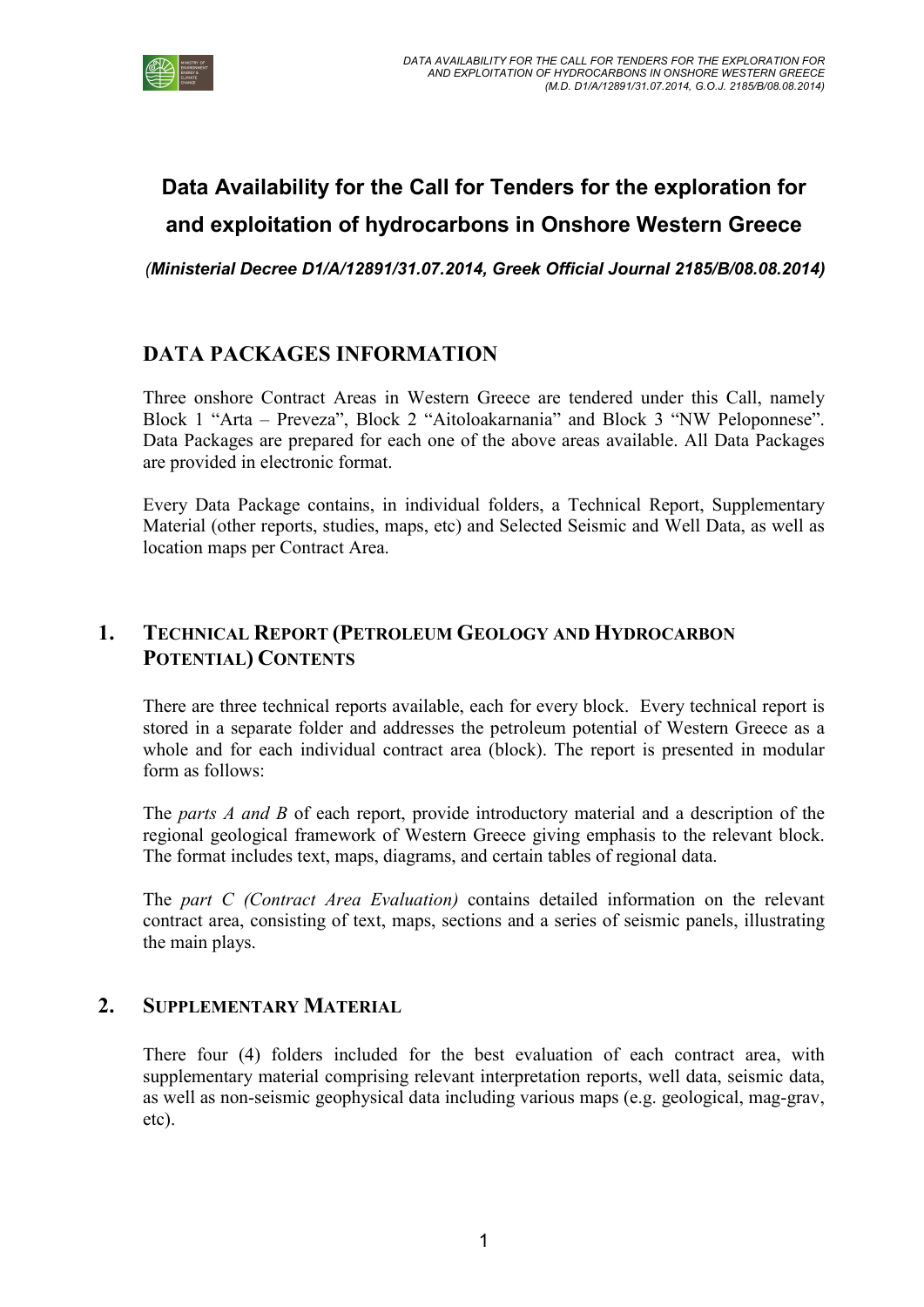

### 3. SEISMIC AND WELL DATA AVAILABILITY

Following are the available seismic and well data of every Contact Area (Block) package.

#### 3.1 Data Package for Block 1 "Arta-Preveza"

This Block was not included in the 1st Licensing Round of 1995/96.

#### 3.1.1 Seismic

Total legacy seismic line kms available in this Data Package is equal to 642.575 kms .

| Campaign | <b>Seismic Line</b> | <b>Migrated</b> | <b>Date</b> | <b>Line kms</b> |
|----------|---------------------|-----------------|-------------|-----------------|
| AGV-1xx  | <b>AGV101(NKX)</b>  |                 | 1983        | 21.050          |
|          | <b>AGV101(GSI)</b>  |                 | 1983        | 16.975          |
|          | <b>AGV104</b>       |                 | 1983        | 13.700          |
|          | <b>AGV105</b>       |                 | 1983        | 16.100          |
|          | AGV106              |                 | 1983        | 15.250          |
|          |                     |                 |             |                 |
| AGV-2xx  | <b>AGV202</b>       | Yes             | 1986        | 16.470          |
|          | <b>AGV206</b>       | Yes             | 1986        | 57.960          |
|          | AGV206A             | Yes             | 1986        | 25.650          |
|          | <b>AGV211</b>       | Yes             | 1986        | 10.950          |
|          | <b>AGV223</b>       | Yes             | 1986        | 14.670          |
|          |                     |                 |             |                 |
| LV-xx    | $LV-1$              |                 | 1982        | 42.100          |
|          | $LV-2$              | Yes             | 1982        | 5.550           |
|          | $LV-3$              |                 | 1982        | 13.650          |
|          |                     |                 |             |                 |
| MPPD-1xx | MPPD119             | Yes             | 1989        | 12.425          |
|          |                     |                 |             |                 |
| PAV-1xx  | <b>PAV101</b>       | Yes             | 1986        | 12.030          |
|          | <b>PAV102</b>       | Yes             | 1986        | 39.300          |
|          | <b>PAV102A</b>      | Yes             | 1986        | 18.870          |
|          | <b>PAV103</b>       | Yes             | 1986        | 21.300          |
|          | <b>PAV104</b>       | Yes             | 1986        | 28.170          |
|          | <b>PAV105</b>       | Yes             | 1986        | 16.800          |
|          | <b>PAV106</b>       | Yes             | 1986        | 6.570           |
|          | <b>PAV108</b>       | Yes             | 1986        | 13.320          |
|          |                     |                 |             |                 |
| PRD-2xx  | <b>PRD201</b>       | Yes             | 1986        | 14.800          |
|          | <b>PRD202</b>       | Yes             | 1986        | 14.225          |
|          | <b>PRD203</b>       | Yes             | 1986        | 18.600          |
|          | <b>PRD204</b>       | Yes             | 1986        | 16.320          |
|          | <b>PRD205</b>       | Yes             | 1986        | 9.720           |
|          | <b>PRD207</b>       | Yes             | 1986        | 14.280          |
|          |                     |                 |             |                 |
| PRV-x    | PRV <sub>1</sub>    | Yes             | 2000        | 67.500          |
|          | PRV <sub>2</sub>    | Yes             | 2000        | 48.270          |
|          |                     |                 | Total kms = | 642.575         |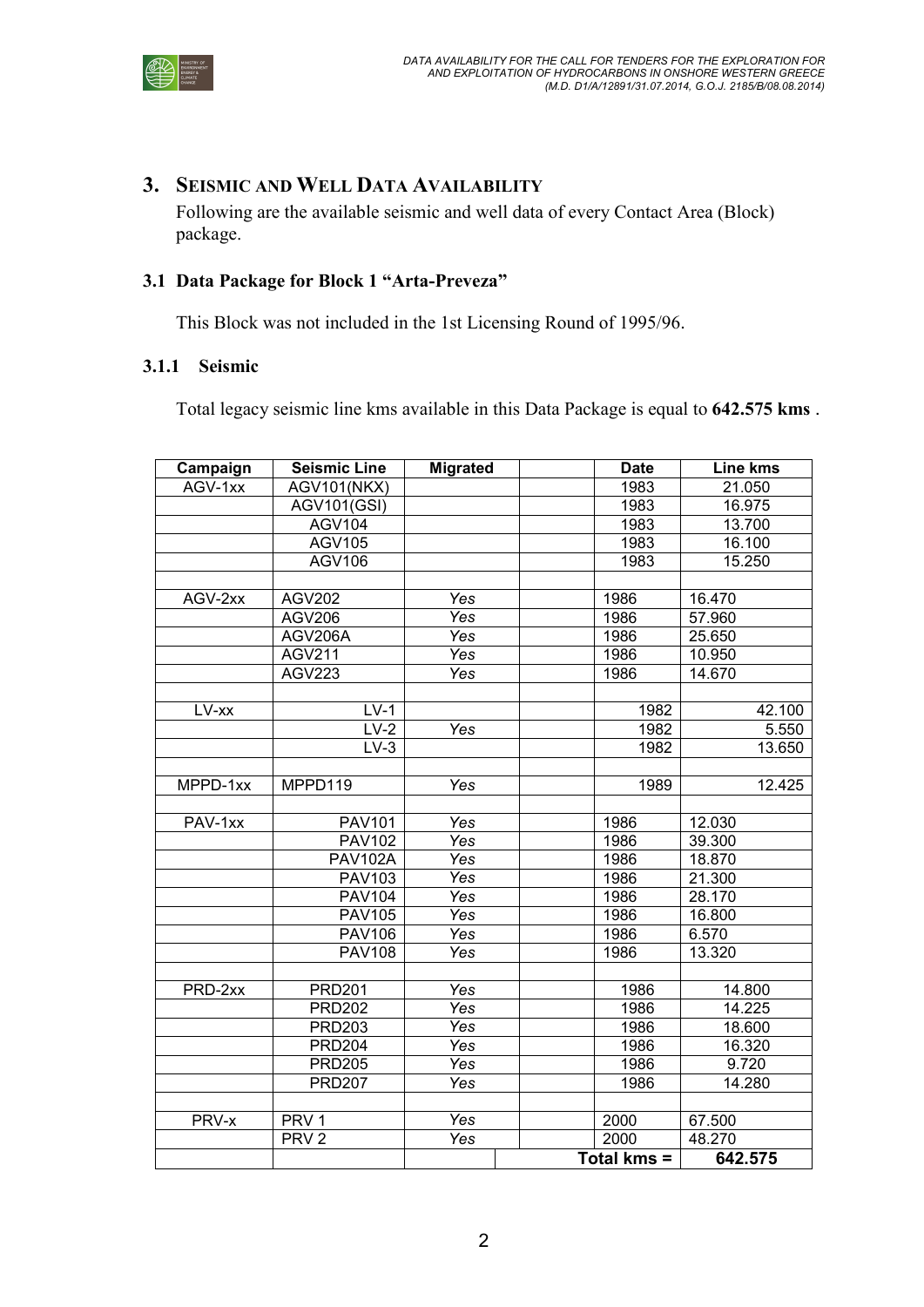

#### 3.1.2 Wells

Data from eight (8) wells are made available and are included in the present Data Package:

| <b>WELLS</b>                           | <b>DATE</b> | <b>OPERATOR</b>             | <b>COMP</b><br>. LOG | SUM.<br><b>LOG</b> | <b>VELOCITY</b><br><b>DATA</b> | <b>CORE</b><br><b>DESCR.</b> | <b>OTHER</b>                               |
|----------------------------------------|-------------|-----------------------------|----------------------|--------------------|--------------------------------|------------------------------|--------------------------------------------|
| <b>AGIOS</b><br>GEORGIOS-1<br>$(AY-1)$ | 1963        | IFP / Greek<br><b>State</b> |                      | Yes                |                                |                              | Sonic,<br>GR,<br>Temp.<br>Log              |
| <b>AGIOS</b><br>GEORGIOS-2<br>$(AY-2)$ |             | IFP / Greek<br><b>State</b> |                      | Yes                |                                |                              | Sonic, GR                                  |
| <b>AGIOS</b><br>GEORGIOS-3<br>$(AY-3)$ | 1987        | DEP-EKY                     | Yes                  |                    |                                |                              | GR, Mud<br>Log, VSP,<br>las, img           |
| <b>ARCHAGELOS</b><br>$-1$ (AR-1)       | 1962        | <b>Greek State</b>          |                      | Yes                |                                |                              | Mud Log,<br>Sonic,<br>Resist.,<br>img      |
| <b>ARCHAGELOS</b><br>$-3$ (AR-3)       | 1962        | <b>Greek State</b>          |                      | Yes                |                                |                              | ««.<br><b>GR</b>                           |
| $LIPPA-1$ ( $LI-1$ )                   | 1982        | <b>DEP</b>                  | Yes                  | Yes                | Yes                            | Yes                          | Mud Log,<br>Sonic, las,<br>img             |
| MAZARAKIA-1<br>(MA-1                   | 1962        | <b>Greek State</b><br>/IFP  |                      |                    |                                |                              | Mud Log                                    |
| RIZA-1                                 | 1963        | <b>Greek State</b><br>/IFP  |                      |                    |                                |                              | Mud Log,<br>Temp.<br>Log, Geol.<br>Section |

DEP, DEP-EKY = PPC = former Public Petroleum Corporation of Greece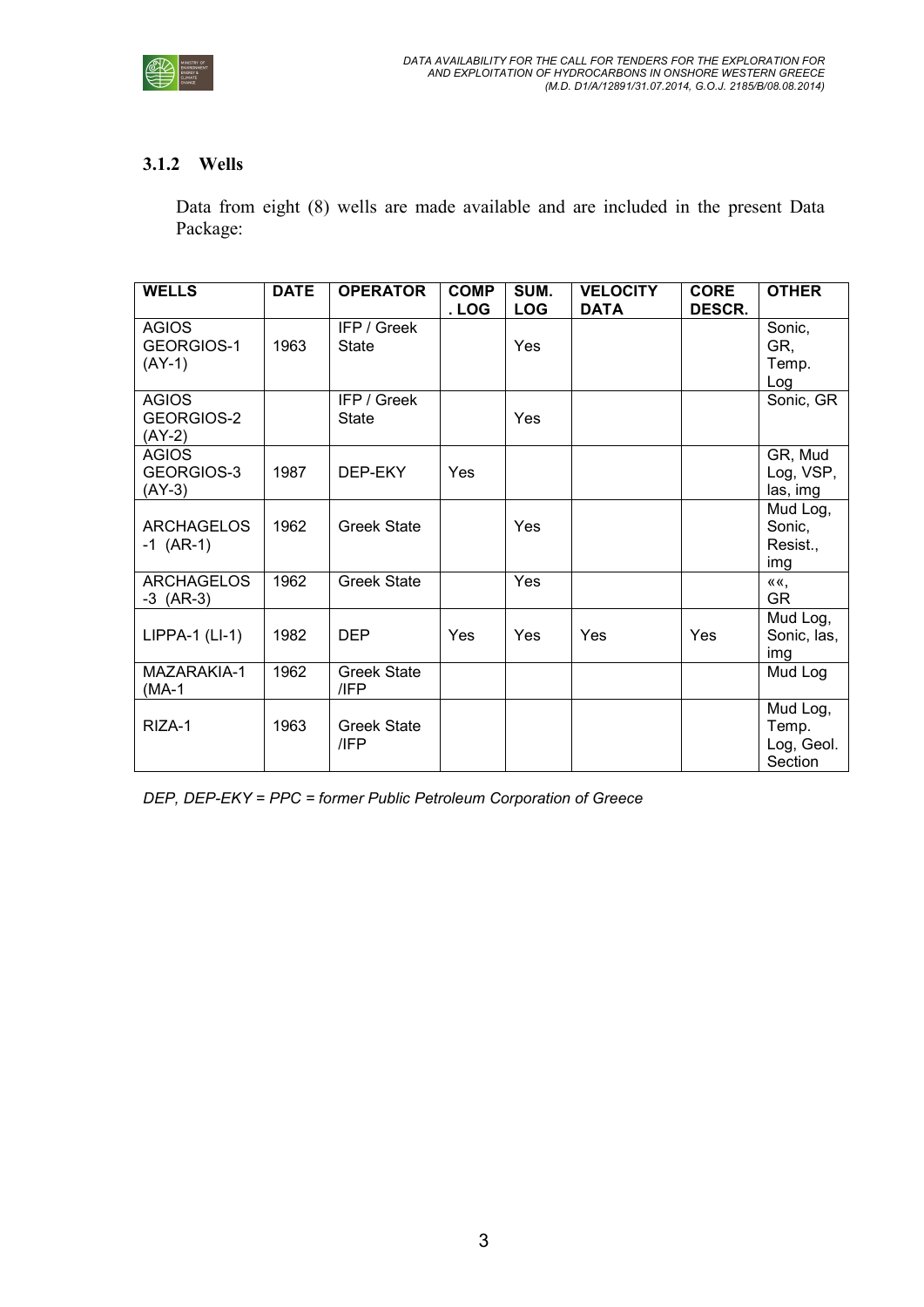

#### 3.2 Data Package for Block 2 "Aitoloakarnania"

#### 3.2.1 Seismic

The selected seismic line kms available in this Data Package is equal to 180.5 plus  $220.125 = 400.625$  kms, as follows:

The seismic lines provided for in the 1st Licensing Round Data Package (1995-1996) for this block are:

| Campaign | <b>Seismic Line</b> | <b>Migrated</b> | <b>Date</b> | Line kms |
|----------|---------------------|-----------------|-------------|----------|
| $AV-1xx$ | AV-103              | Yes             | 1984        | 12.31    |
| >        | AV-103A             | Yes             | 1984        | 8.98     |
| >>       | AV-104              | Yes             | 1983/84     | 14.1     |
| >>       | AV-105              | Yes             | 1984        | 20.29    |
| >>       | AV-107              | Yes             | 1983/84     | 50.13    |
| >>       | AV-110              | Yes             | 1984        | 43.78    |
| >>       | <b>AV-110A</b>      | Yes             | 1984        | 12.52    |
| >>       | AV-112              |                 | 1984        | 18.39    |
|          |                     |                 | Total kms = | 180.5    |

Nine (9) seismic lines acquired by the 1st Licensing Round Concession Operator are additionally provided below.

| Campaign          | <b>Seismic Line</b> | <b>Migrated</b> | <b>Date</b> | Line kms |
|-------------------|---------------------|-----------------|-------------|----------|
| <b>TAT-98-1xx</b> | TAT-98-101          | Yes             | 1998        | 58.905   |
|                   | TAT-98-102          | Yes             | 1998        | 18.345   |
|                   | TAT-98-103          | Yes             | 1998        | 24.645   |
|                   | TAT-98-104          | Yes             | 1998        | 17.445   |
|                   | TAT-98-106          | Yes             | 1998        | 12.720   |
|                   | TAT-98-108          | Yes             | 1998        | 26.160   |
|                   | TAT-98-110          | Yes             | 1998        | 19.005   |
|                   | TAT-98-112          | Yes             | 1998        | 21.075   |
|                   | TAT-98-114          | Yes             | 1998        | 21.825   |
|                   |                     |                 | Total kms = | 220.125  |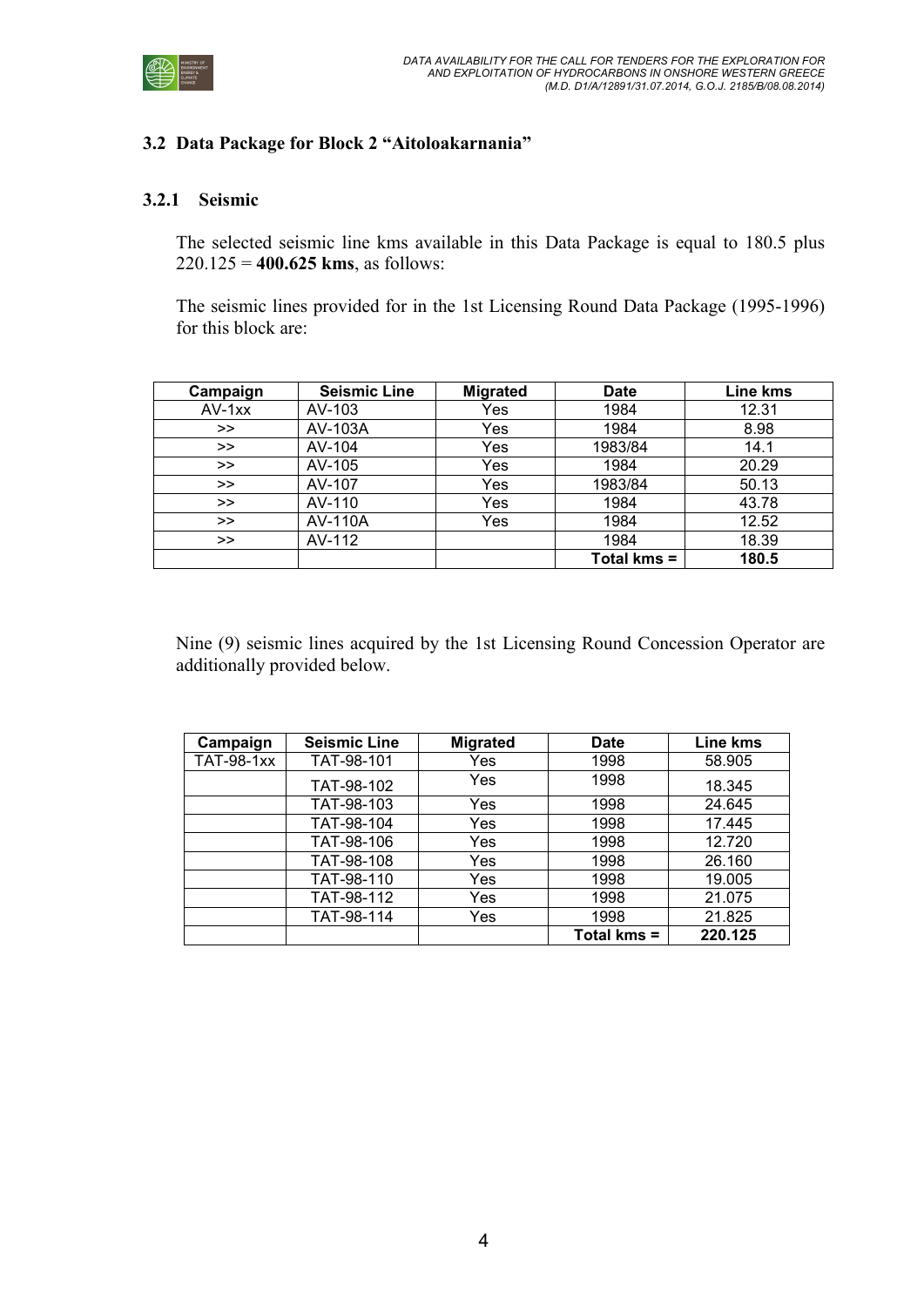

### 3.2.2 Wells

Data from seven wells (7) are made available and are included in the present Data Package, one (1) of which is offshore (ACH-1).

Five (5) wells were drilled before the 1st Licensing Round (1995-1996):

| <b>WELLS</b> | <b>DATE</b> | <b>OPERATOR</b> | COMP.<br><b>LOG</b> | SUM.<br><b>LOG</b> | <b>VELOCITY</b><br><b>DATA</b> | <b>CORE</b><br>DESCR. | <b>OTHER</b>                  |
|--------------|-------------|-----------------|---------------------|--------------------|--------------------------------|-----------------------|-------------------------------|
| ACHAIA-1     | 1982        | <b>DEP</b>      | Yes                 | Yes                | Yes                            | Yes                   | PEP,<br>Mudlog,<br>Sonic, etc |
| AITOLIKON-1  | 1962        | ВP              | Yes                 | Yes                | No                             | No                    | GR, etc                       |
| ASTAKOS-1    | 1963        | ВP              | Yes                 | Yes                | No                             | No                    | GR, etc                       |
| TRIFOS-2     | 1987        | DEP/GEMEE       | No.                 | Yes                | No                             | No                    | No                            |
| ZAVERDA-1    | 1987        | DEP/GEMEE       | No.                 | Yes                | No                             | No                    | No.                           |

Two (2) wells were drilled by the 1st Licensing Round Concession Operator during operations and concessions of the 1st Licensing Round (1996-2001).

| <b>WELLS</b>             | <b>DATE</b> | <b>OPERATOR</b>                | COMP.<br><b>LOG</b> | SUM.<br><b>LOG</b> | <b>VELOCITY</b><br><b>DATA</b> | <b>CORE</b><br>DESCR. | <b>OTHER</b>                                             |
|--------------------------|-------------|--------------------------------|---------------------|--------------------|--------------------------------|-----------------------|----------------------------------------------------------|
| <b>TRIFOS</b><br>SOUTH-1 | 2000        | <b>TRITON</b><br><b>HELLAS</b> |                     |                    | Yes (e-tape)                   |                       | D.exp-<br>F.P. Log,<br>Gas-<br>Ratios,<br>Mudlog,<br>etc |
| EVINOS-1                 | 2000        | <b>TRITON</b><br><b>HELLAS</b> |                     |                    | Yes (e-tape)                   |                       | Masterlog<br>D.exp                                       |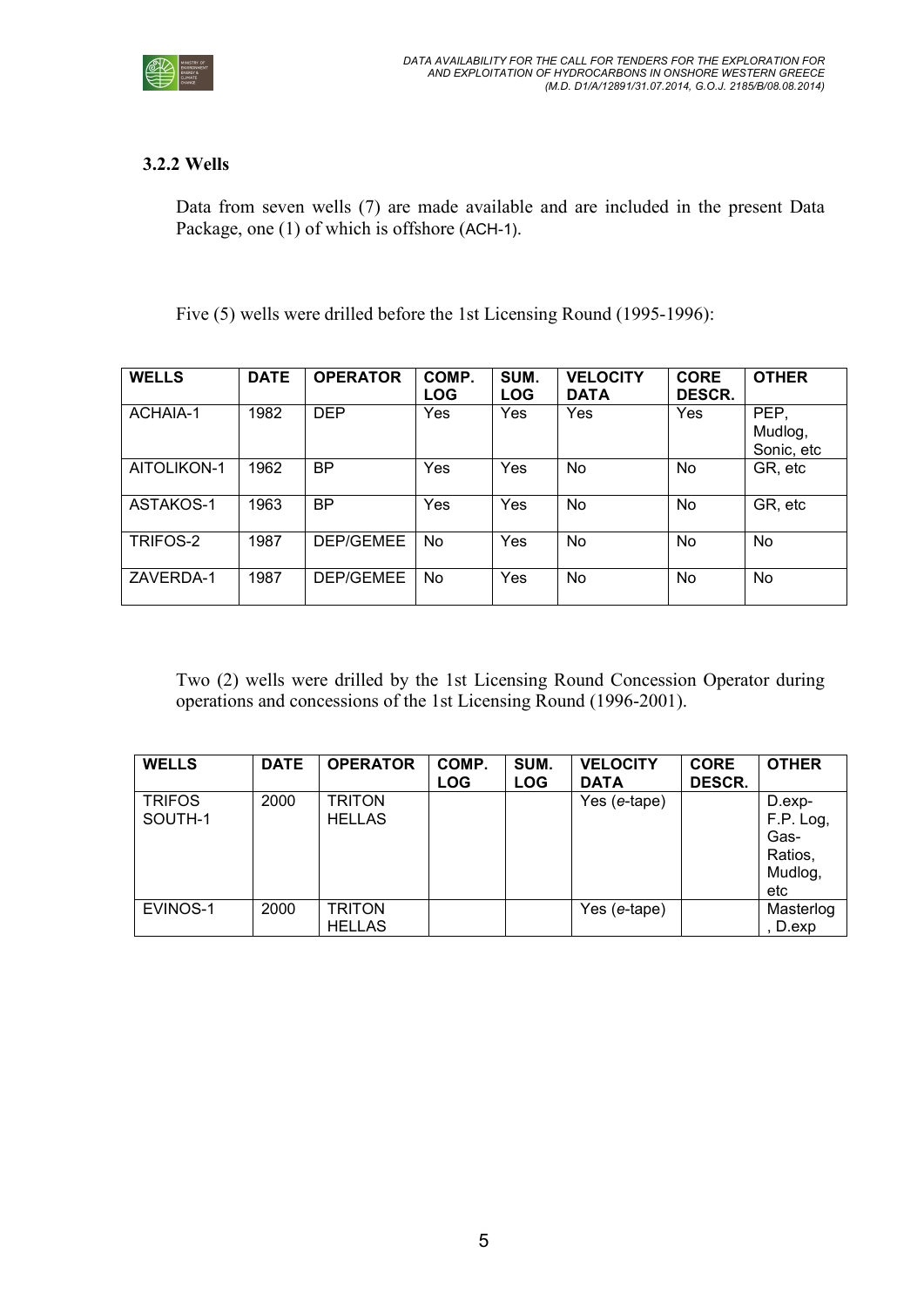

#### 3.3 Data Package for Block 3 "NW Peloponnese"

#### 3.3.1 Seismic

The selected seismic line kms available and included in the present Data Package is equal to  $463.39$  plus  $356.1 = 819.49$  kms, as follows:

Seventeen (17) seismic lines provided for in the 1st Licensing Round Data Package (1995-1996) for this block are:

| Campaign | <b>Seismic Line</b> | <b>Migrated</b> | <b>Date</b>  | Line kms      |
|----------|---------------------|-----------------|--------------|---------------|
| $L-4xx$  | L-407               |                 | 1981         | 3.8           |
| $P-1xx$  | $P-101-(A)$         | Yes             | 1977         | 28.1          |
| >        | $P-101-(B)$         | No (exists only | 1977         | 6.14          |
|          |                     | as              |              |               |
|          |                     | hardcopy        |              |               |
|          |                     | scan)           |              |               |
| >        | $P-111$             | Yes             | 1977         | 16.11         |
| PV-xx    | $PV-10$             | Yes             | 1983         | 22.2          |
| $\gt$    | $PV-11$             | Yes             | 1983         | 24.25         |
| $PV-1xx$ | PV-116              | Yes             | 1984         | 15.6          |
| >        | <b>PV-120</b>       | Yes             | 1984         | 21.32         |
| $PV-5xx$ | <b>PV-506</b>       | Yes             | 1992 (+1993) | 43.67 (21.52) |
|          | (+repeat)           |                 |              |               |
| >>       | PV-509              | Yes             | 1993         | 35.67         |
| >        | PV-510              | Yes             | 1993         | 42.04         |
| >>       | PV-511              | Yes             | 1993         | 29.88         |
| $\gt$    | <b>PV-514</b>       | Yes             | 1992         | 28.43         |
| >>       | <b>PV-515</b>       | Yes             | 1993         | 32.57         |
| >        | <b>PV-518</b>       | Yes             | 1993         | 24.25         |
| $PV-6xx$ | <b>PV-601</b>       | <b>Yes</b>      | 1994         | 25.7          |
| PV-7xx   | PV-701              | Yes             | 1999         | 63,36         |
|          |                     |                 | Total kms =  | 463.39        |

Ten (10) seismic lines acquired by the 1st Licensing Round Concession Operator are additionally provided below.

| Campaign   | <b>Seismic Line</b> | <b>Migrated</b> | <b>Date</b> | Line kms |
|------------|---------------------|-----------------|-------------|----------|
| E97GR10-xx | E97GR10-01          | Yes             | 1997        | 34.500   |
|            | E97GR10-02          | Yes             | 1997        | 46.620   |
|            | E97GR10-03          | Yes             | 1998        | 28.470   |
|            | E97GR10-04          | Yes             | 1997        | 13.500   |
|            | E97GR10-05          | Yes             | 1998        | 49.770   |
|            | E97GR10-06          | Yes             | 1997        | 45.000   |
|            | E97GR10-07          | Yes             | 1998        | 31.740   |
|            | E97GR10-08          | Yes             | 1998        | 41.970   |
|            | E97GR10-10          | Yes             | 1998        | 34.920   |
|            | E97GR10-12          | Yes             | 1998        | 29.610   |
|            |                     |                 | Total kms = | 356.1    |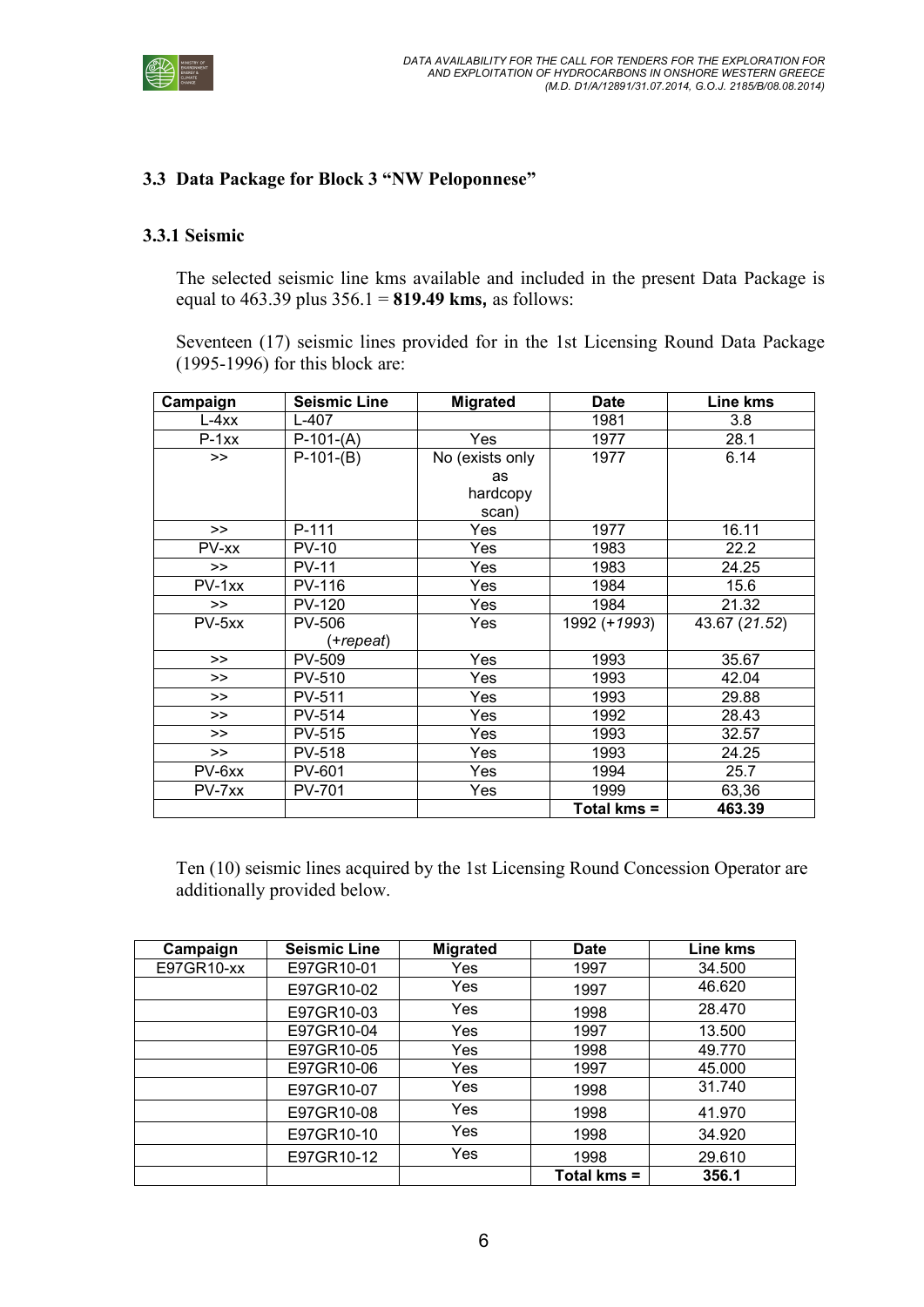

### 3.3.2 Wells

Data from eleven (11) wells are made available in the present Data Package, 2 of which are offshore (ACH-1, S.KY-1).

Nine (9) wells were drilled before the 1st Licensing Round (1995-1996):

| <b>WELLS</b>                            | <b>DATE</b> | <b>OPERATOR</b>             | COMP.<br><b>LOG</b> | SUM.<br><b>LOG</b> | <b>VELOCITY</b><br><b>DATA</b> | <b>CORE</b><br>DESCR. | <b>OTHER</b> |
|-----------------------------------------|-------------|-----------------------------|---------------------|--------------------|--------------------------------|-----------------------|--------------|
| ACHAIA-1<br>(ACH-1)                     | 1982        | <b>DEP</b>                  | Yes                 | <b>Yes</b>         | Yes                            | <b>Yes</b>            | No           |
| <b>GASTOUNI-1</b><br>$(GA-1)$           | 1984        | <b>DEP</b>                  | Yes                 | Yes                | Yes                            | Yes                   | No           |
| LOUTRA<br>KYLLINIS-101<br>$(L.KI-101)$  | 1987        | <b>DEP</b>                  | Yes                 | Yes                | Yes                            | <b>No</b>             | <b>No</b>    |
| NEOCHORI-1<br>$(NE-1)$                  | 1979        | <b>DEP</b>                  | Yes                 | Yes                | Yes                            | Yes                   | No           |
| <b>PERISTERI-1</b><br>$(PE-1)$          | 1980        | <b>DEP</b>                  | Yes                 | Yes                | Yes                            | Yes                   | No           |
| SOSTI-1 (SO-1)                          | 1962        | <b>ESSO</b>                 | No.                 | Yes                | No                             |                       | No           |
| <b>SOUTH</b><br>KYLLINI-1<br>$(S.KY-1)$ | 1982        | DEP                         | Yes                 | Yes                | Yes                            | <b>Yes</b>            | No           |
| <b>KILLINI-1 (K-1)</b>                  | 1962        | <b>ESSO</b><br>Hellenic Inc | Yes                 |                    |                                |                       |              |
| <b>KILLINI-2 (K-2)</b>                  | 1962        | ESSO<br>Hellenic Inc        | Yes                 |                    |                                |                       |              |

Two (2) wells were drilled by the 1st Licensing Round Concession Operator (1996- 2001).

| <b>WELLS</b>                  | <b>DATE</b> | <b>OPERATOR</b>           | COMP.<br><b>LOG</b> | SUM.<br><b>LOG</b> | <b>VELOCITY</b><br><b>DATA</b> | <b>CORE</b><br>DESCR. | <b>OTHER</b>                                                                         |
|-------------------------------|-------------|---------------------------|---------------------|--------------------|--------------------------------|-----------------------|--------------------------------------------------------------------------------------|
| APOLLO-1<br>$(APO-1)$         | 2000        | <b>ENTERPRIS</b><br>E OIL | Yes                 | Yes                | Yes (e-tape)                   |                       | WellSite<br>Litholog,<br>$D. exp-$<br>F.P. Log,<br>Gas-<br>Ratios,<br>Mudlog,<br>etc |
| <b>ARTEMIS-1</b><br>$(ART-1)$ | 2000        | <b>ENTERPRIS</b><br>E OIL | Yes                 |                    | Yes (e-tape)                   |                       | D.exp-<br>F.P. Log,<br>Gas-<br>Ratios                                                |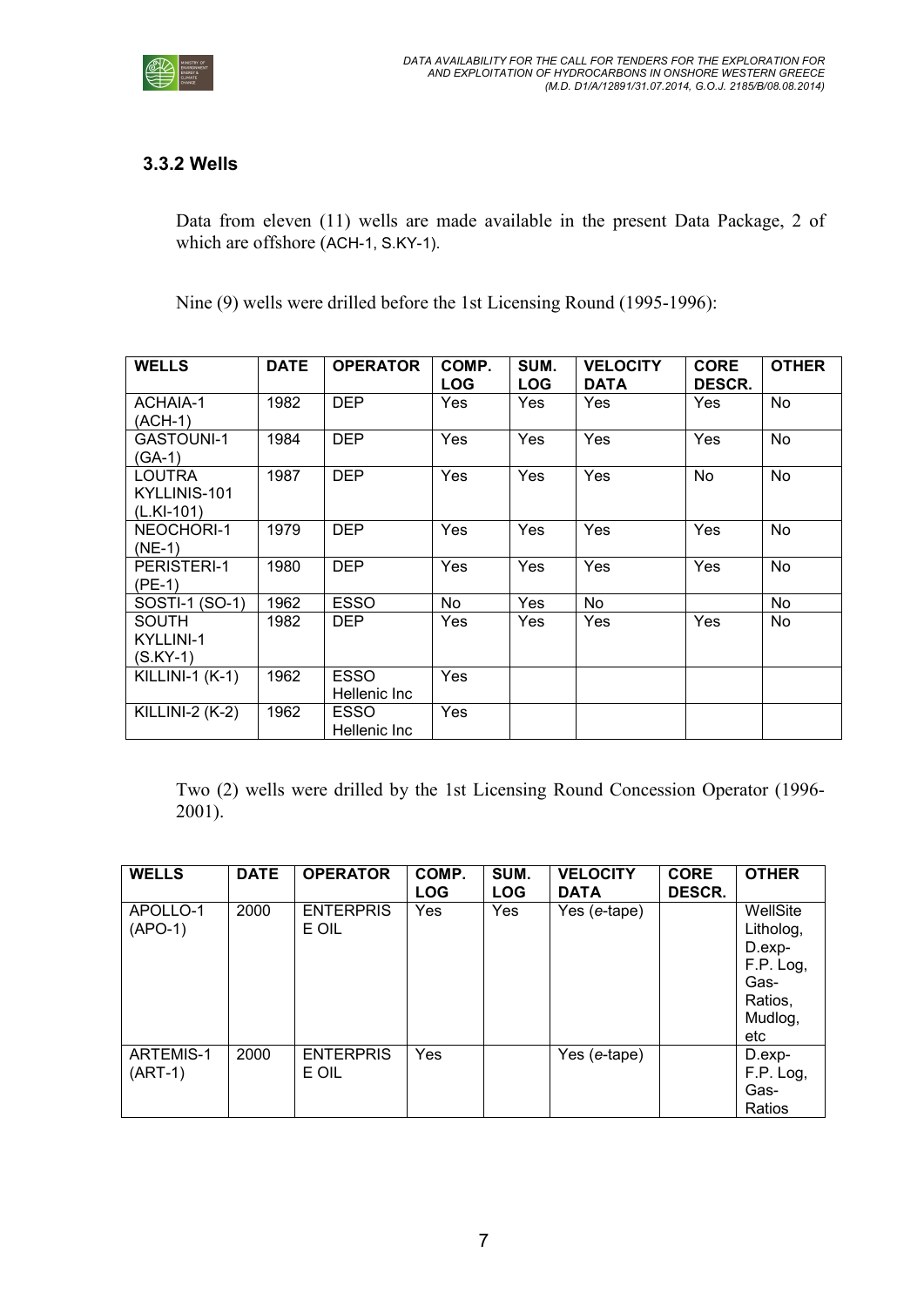

# CONTACT INFORMATION

# Address:

MINISTRY OF ENVIRONMENT, ENERGY AND CLIMATE CHANGE, GENERAL SECRETARIAT FOR ENERGY & MINERAL RESOURCES, GENERAL DIRECTORATE FOR ENERGY, HYDROCARBONS DIRECTORATE, 119 MESOGEION AVENUE, 10192 ATHENS – GREECE

# Contact Persons:

Mr Athanasios Zacharopoulos, Dipl. Chem. Eng., MSc. Head of Natural Gas & Hydrocarbons Development Dept. in Hydrocarbons Directorate, Tel.: +30-210-6969312, Fax: +30-210-6969034, E-mail: ZacharopoulosA@eka.ypeka.gr

or

Dr. Spyridon Bellas, Geologist Upstream Expert in Hydrocarbons Directorate, Tel.: +30-210-6969410, Fax: +30-210-6969435, E-mail 1: bellas@eka.ypeka.gr E-mail 2: onshore-westgr2014@prv.ypeka.gr

For placing an order, please fill in the form at the following page and return it by e-mail or fax.